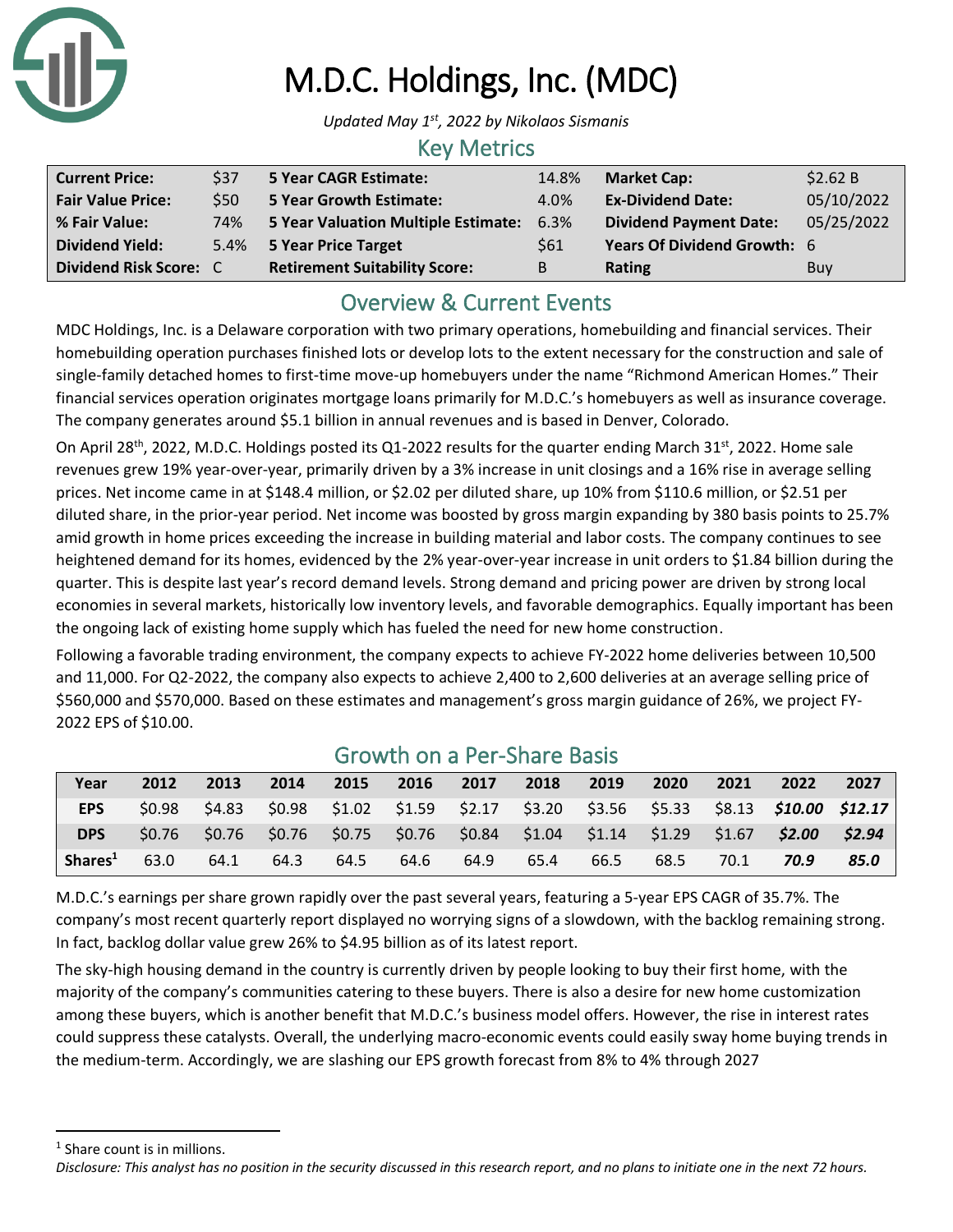

# M.D.C. Holdings, Inc. (MDC)

#### *Updated May 1st, 2022 by Nikolaos Sismanis*

The dividend has also been growing rapidly following the company's bottom line expansion, at a 5-year CAGR of 18.9%. We forecast a humbler DPS growth of 8% in the medium-term, reflecting the possibility a slowdown in earnings growth.

| <b>Valuation Analysis</b> |      |      |      |         |      |      |      |      |      |      |            |      |
|---------------------------|------|------|------|---------|------|------|------|------|------|------|------------|------|
| Year                      | 2012 | 2013 | 2014 | 2015    | 2016 | 2017 | 2018 | 2019 | 2020 | 2021 | <b>Now</b> | 2027 |
| Avg. $P/E$ 29.6 5.4       |      |      | 24.0 | 22.1    | 20.2 | 13.8 | 9.1  | 8.7  | 8.8  | 6.1  | 3.7        | 5.0  |
| Avg. Yld.                 | 2.6% | 2.9% | 3.2% | $3.3\%$ | 2.4% | 2.8% | 3.6% | 3.7% | 2.9% | 3.3% | 5.4%       | 4.8% |

Investors have valued M.D.C. in single digits over the past few years. On the one hand, the company is currently riding a fantastic wave of new home buyers and home price growth. On the other, rising rates and reduced consumer purchasing power could easily reverse this trend, giving way to the low multiple. While we remain prudent, we expect a multiple expansion from 3.7 to a more reasonable 5.0 to reflect the company's healthy profitability. The stock's yield currently stands at 5.4%, which makes for a substantial tangible return and should provide a margin of safety to further downside.

# Safety, Quality, Competitive Advantage, & Recession Resiliency

| Year          | 2012           | 2013 | 2014 |     |     | 2015 2016 2017 2018 2019 2020 |        |     | 2021 2022 |     | 2027 |
|---------------|----------------|------|------|-----|-----|-------------------------------|--------|-----|-----------|-----|------|
| <b>Payout</b> | <b>Command</b> | 16%  | 78%  | 74% | 48% | 39%  33%                      | $32\%$ | 24% | 21%       | 20% | 24%  |

Due to a very healthy payout ratio, currently at 20%, and prospects for payouts to grow rapidly in the medium-term, we consider M.D.C.'s dividend quite safe. That being said, there are multiple risks that could damage the company's financials in the medium0term. These include employment levels, interest rates, consumer confidence, wage growth, and the overall demand for housing, adding a great element of cyclicality to the business over the long term. Consequently, we believe that a prolonged recession could hurt M.D.C. The company suffered massively during the great financial crisis, seeing its quarterly revenues plummet from \$1.74 billion to \$147 million in the span of a few years. While such levels of disaster may not repeat, the point is that M.D.C.'s future revenues could be very volatile, driven by a myriad of market-related determinants. Still, the company seems to be enjoying robust qualities such as an experienced management team and adequate liquidity, featuring a quick ratio of 1.49.

## Final Thoughts & Recommendation

M.D.C. has retained a strong performance momentum over the past several quarters. Moving forward, we forecast annualized returns of 14.8% in the medium-term, supported by M.D.C's dividend yield, modest growth assumptions, and the possibility for a valuation expansion. While this earns the stock a buy rating, it's speculative. Numerous catalysts could affect M.D.C.'s revenues and backlog, resulting in declining numbers. Income-oriented investors should not blindly trust the dividend, despite indeed appearing well-covered. M.D.C. could cut it during a recession to preserve liquidity.



# Total Return Breakdown by Year

#### [Click here to rate and review this research report. Your feedback is important to us.](https://suredividend.typeform.com/to/qc67nT)

*Disclosure: This analyst has no position in the security discussed in this research report, and no plans to initiate one in the next 72 hours.*